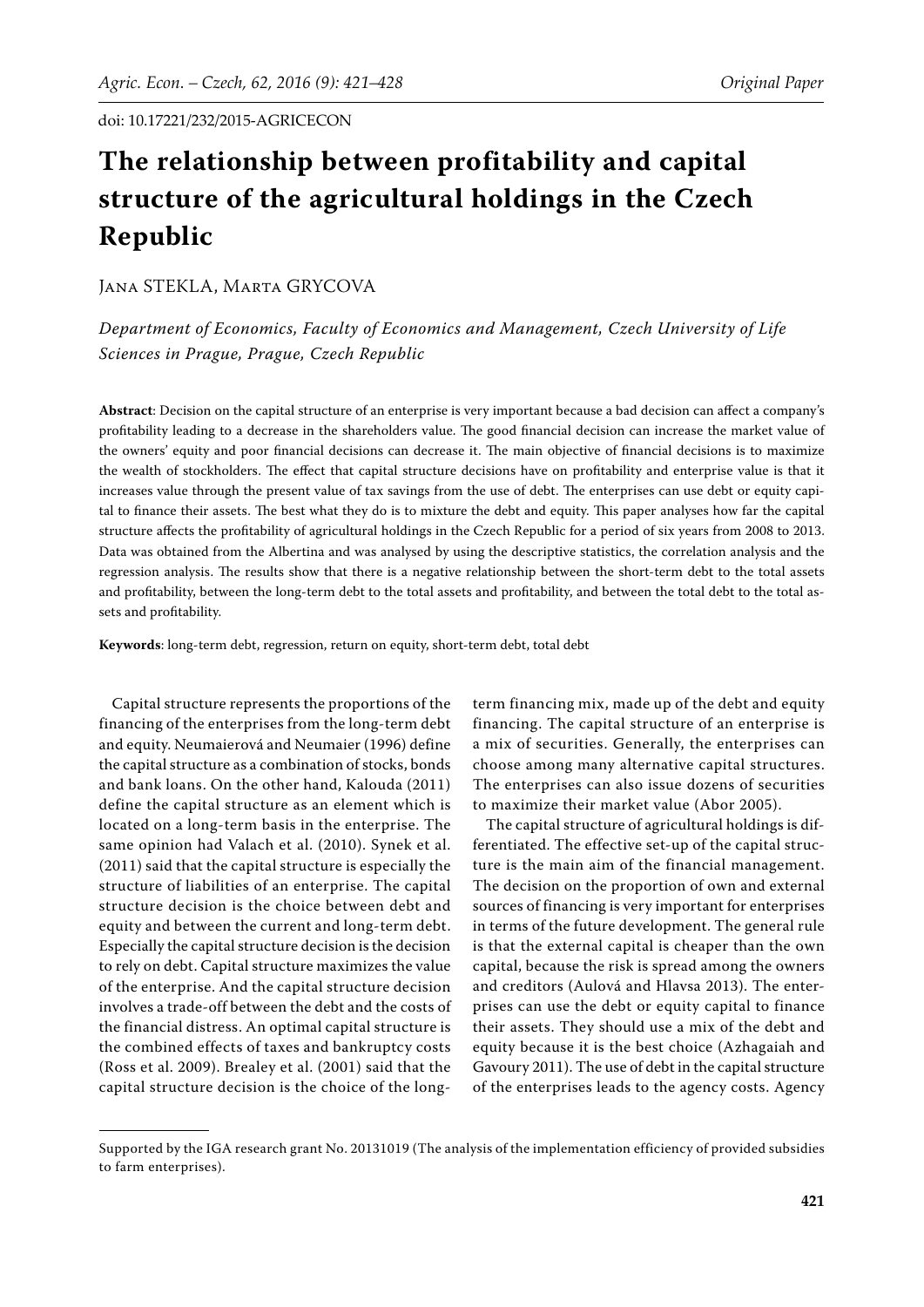costs arise as a result of the relationships between the shareholders and managers (Jensen and Meckling 1976). The access of agricultural holdings to the sources of funding is different because the business activities are carried out in a different economic environment and the enterprises have different objectives, strategies, mission, the ownership structure, the offered products, economic results etc. (Strýčková 2015).

The capital structure can be influenced by many different factors. These factors can be divided into the internal factors (such as the structure of assets, the return on assets, the cash flow, profitability) and the external factors, for example taxes, interest, the information asymmetry, competition etc. (Prášilová 2012).

There are two main theories of the capital structure – the optimal trade-off theory and the pecking order theory. The optimal trade-off theory said that the taxes and costs combine to yield, thereby there is acquired an optimal capital structure. This theory was mentioned for example by Choi (2015) and Morellec (2004). Choi (2015) stated that debt is not one-sided. But Kraus and Litzenberger (1973) mentioned that there exists a proportion between the tax debt and the bankruptcy. Morellec (2004) showed that the optimal capital structure reflects the agency costs of the managerial discretion. Valach (2008) expressed that the costs of financial distress must be included to the average costs. According to the pecking order theory, the capital structure is a result of the investment opportunities in the presence of the asymmetric information. The enterprises are faced by new investment opportunities and they strive to moderate the unfavourable selection costs. This theory was mentioned for example by Myers and Majluf (1984). Myers and Majluf (1984) pointed out that financing debt by the external funds is better than financing by using the equity

The analysis of the relationship between capital structure and profitability was subject over the past decade. Modigliani and Miller (1958) state, in their research, that the capital structure is independent to the enterprise value. Modigliani and Miller (1963) added that the market value of the enterprise is positively related to the amount of the long term debt used in its capital structure.

Modigliani and Miller (1958) argued that the financial leverage does not affect the enterprise's market value. On the other hand, Sarkar and Zapatero (2003) found out a positive relationship between the leverage and profitability.

The main aim of this paper is to contribute to an aspect of financial management known as the capital structure with reference to the Czech Republic, especially to analyse the relationship between profitability and the capital structure of the agricultural holdings (farmers' cooperatives, limited liability companies and joint-stock companies) in the Czech Republic for a period of six years from 2008 to 2013. There will be applied statistical techniques in investigating the relationship between profitability and the capital structure.

In this article, there were formulated the following minor hypotheses:

- H1: There is no relationship between the short-term debt to the total assets and profitability.
- H2: There is no relationship between the long-term debt to the total assets and profitability.
- H3: There is no relationship between the total debt to the total assets and profitability.

#### **MATERIALS AND METHODS**

Data were obtained from the database of companies Albertina for a period of six years from 2009 to 2013. There were analysed 1572 agricultural holdings, i.e. 393 cooperatives, 706 limited liability companies and 473 joint-stock companies. These were selected businesses focusing their activities on the crop and animal production.

The set of variables includes six factors - three ratios of the short-term debt to the total assets, the long-term debt to the total assets, the total debt to the total assets and furthermore the sales growth, the firm size, and profitability (i.e. return on equity).

The return on equity (ROE) is defined as the ratio of earnings to equity. This ratio measures the rate of return on the ownership interest (i.e. the shareholders' equity) of the stock owners. It is used for measuring a company's efficiency at generating profits from every unit of the shareholders' equity (i.e. net assets or assets minus liabilities). This indicator shows how well a firm uses investment funds to generate the earnings growth. It is calculated as the net income divided by the average equity (Hoque 2006).

The short-term debt to the total assets (SDtTA) is defined as the short-term-debt over the book value of the total assets. It is calculated as short-term debt divided by total assets (Renneboog 2006).

The long-term debt to the total assets (LDtTA) represents the percentage of an enterprise's assets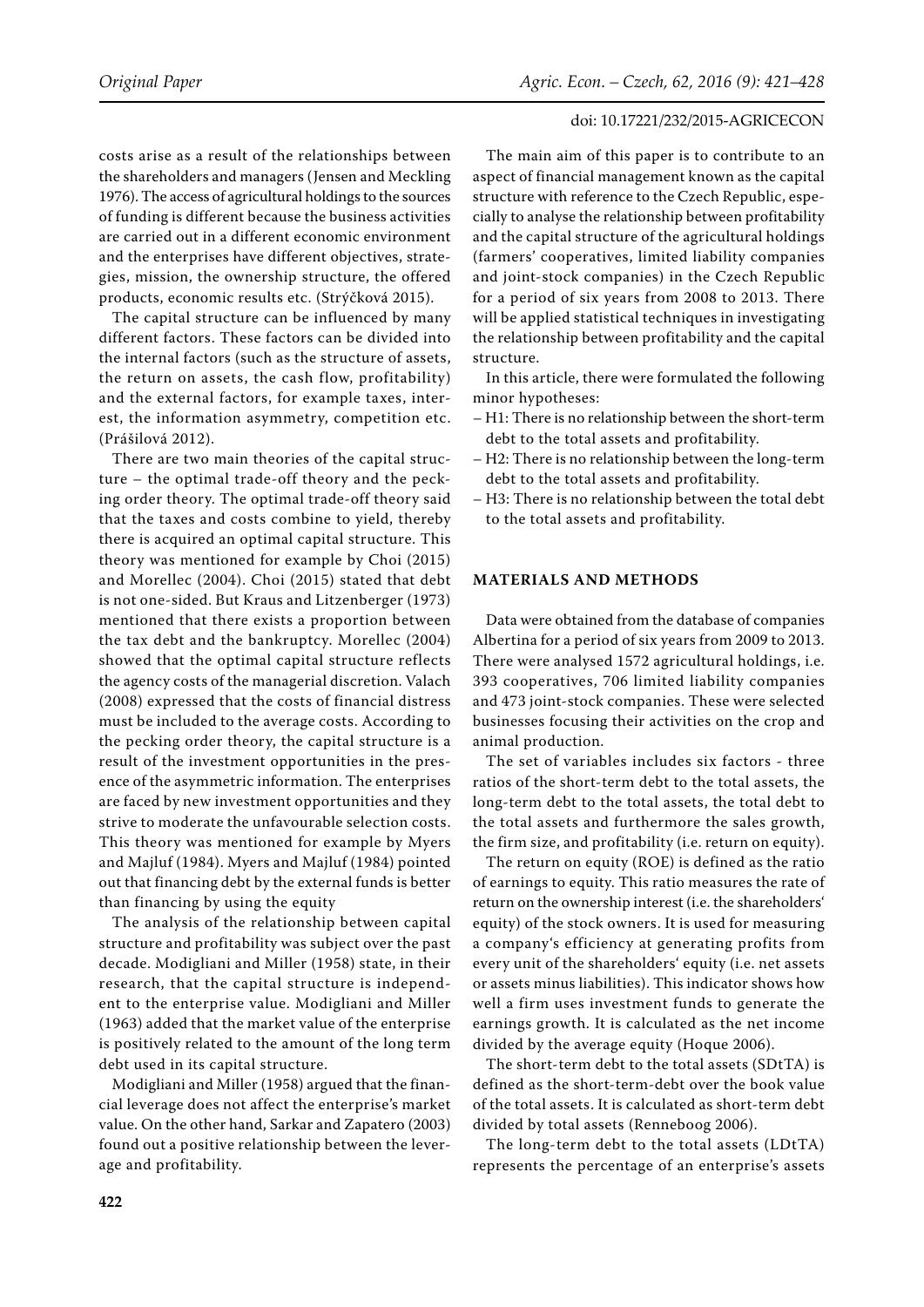that are financed with loans and financial obligations lasting more than one year. It provides a general measure of the financial position of an enterprise, including its ability to meet financial requirements for the outstanding loans. It is calculated as the longterm debt divided by the total assets (Mayo 2010).

The total debt to the total assets (TDtTA) is a ratio which measures the percentage of the enterprise's assets that is financed with debt. It is a leverage ratio that defines the total amount of debt to assets. This enables comparisons of the leverage to be made across different enterprises. The higher the ratio, the higher the degree of leverage. It is calculated as the total debt divided by the total assets (Gallagher and Andrew 2002).

Size is calculated as a natural logarithm of the company's sales. Sales are calculated as the sales change indicator, i.e. the current year's sales minus the previous year's sales divided by the previous year's sales.

In this article, there is used descriptive statistics to describe and summarize the behaviour of the variables. In order to test the research hypotheses, the correlation analysis is used (Anderson 2011). Especially, there belong the mean, median, minimum, maximum, the standard deviation, the coefficient of variation, skewness and kurtosis.

The standard deviation is used to quantify the amount of variation of a data value (Lewis 2012). The formula (1) is following:

$$
s = \sqrt{s^2} = \sqrt{\frac{\sum (X_i - \overline{X})^2}{n - 1}} \tag{1}
$$

where  $s$  is the standard deviation,  $X_i$  are the observed values of the sample,  $\overline{X}$  is the mean, and *n* is the sample variance.

The coefficient of variation (2) measures the relative dispersion by calculating a number that is defined as the ratio of the variable's standard deviation divided by its arithmetic mean (Bachman 2004):

$$
CV = \frac{s}{\overline{X}} \cdot 100\tag{2}
$$

where *CV* is the coefficient of variation, *s* is the standard deviation and  $\bar{X}$  is the mean.

The indicators of shape are skewness and kurtosis and they describe an asymmetry of the probability distribution of a random variable about its mean (Lewis 2012).

There is also used the correlation coefficient and the coefficient of determination, the *t*-test, *F*-test and the Durbin-Watson statistic.

The coefficient of determination (3) is used in the multiple regression models in which more than one independent *X* variable is considered. The coefficient shows how well a multiple regression model explains the changes in the value of the dependent *Y* variable or how much of the variability in the response variable is explained by the explanatory variable. It is the proportion of the total variation in the dependent variable explained by the full set of independent variables. This coefficient is the square of the coefficient of the multiple correlation (Lang and Secic 2006; Hirschey 2008):

$$
R^{2} = \frac{variation \ explained \ by \ regression}{total \ variation \ in \ Y}
$$
 (3)

where  $R^2$  is the coefficient of determination.

The *t*-test is used to test single hypotheses, the hypotheses involving only one coefficient. In the *F*-test, there are required two regressions, known as the unrestricted and the restricted regressions. The unrestricted regression is the one in which the coefficients are restricted. The *T*-test statistic (4) for testing the multiple hypotheses about the coefficient estimates is given by (Brooks 2002):

$$
F \text{ test} = \frac{RRSS - URSS}{URSS} \times \frac{T - k}{m} \tag{4}
$$

where *RRSS* is the residual sum of squares from the restricted regression, *URSS* is the residual sum of squares from the unrestricted regression, *T* is the number of observations, *k* is the number of regression in the unrestricted regression and *m* is the number of restrictions.

The Durbin and Watson statistic can be used for testing for the autocorrelation. The formula (5) is the following (Baltagi 2011):

$$
d = \frac{\sum_{t=2}^{T} (e_t - e_{t-1})^2}{\sum_{t=1}^{T} e_t^2}
$$
 (5)

where  $d$  is the Durbin-Watson statistic,  $e_{_t}$  are the residuals for time *t*, and *T* is the sample of data.

Also there is used the statistical analysis. The purpose of statistics is to summarize and answer questions that were obtained in our work. The upper level of the statistical significance for testing of the hypotheses was set at 5%. The statistical analysis involves the descriptive statistics, the correlation analysis and the regression analysis. The four linear regression models are used in this paper: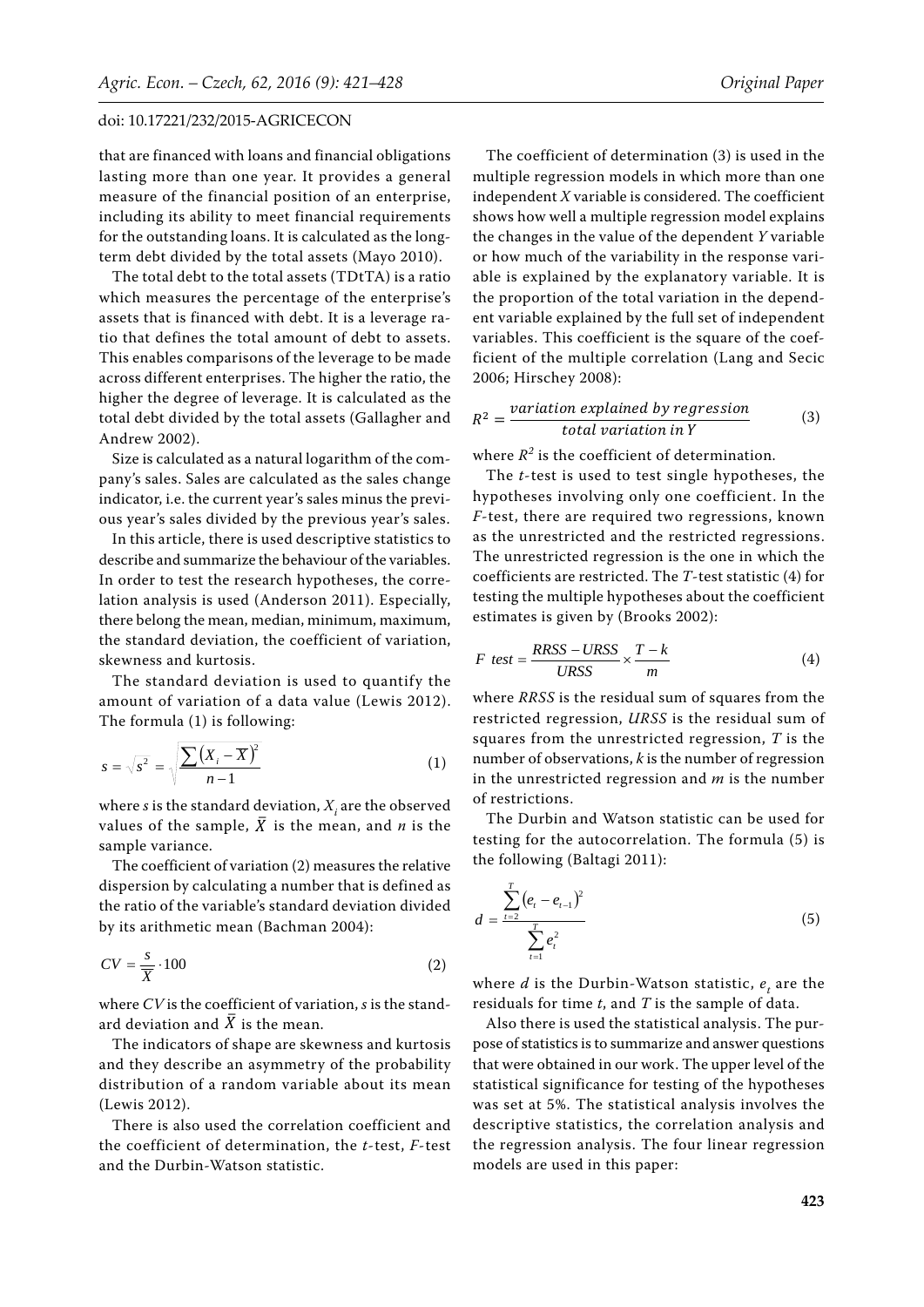$$
ROE = \alpha_0 + \alpha_1 \cdot SDtTA_{it} + \alpha_2 \cdot size_{it} + \alpha_3 \cdot sales_{it} + e_1 \tag{6}
$$

$$
ROE = \beta_0 + \beta_1 \cdot LDtTA_{it} + \beta_2 \cdot size_{it} + \beta_3 \cdot sales_{it} + e_2 \tag{7}
$$

$$
ROE = \lambda_0 + \lambda_1 \cdot TDtTA_{it} + \lambda_2 \cdot size_{it} + \lambda_3 \cdot sales_{it} + e_3 \tag{8}
$$

$$
ROE = \delta_0 + \delta_1 \cdot SDtTA_{it} + \delta_2 \cdot size_{it} + \delta_3 \cdot sales_{it} + e_4 \tag{9}
$$

The models will be estimated by the ordinary least square (OLS) method:

$$
\hat{\beta} = (XX)^{-1}X\mathcal{Y} \tag{10}
$$

where  $\hat{\stackrel{\circ}{\text{p}}}$  is the matrix of the regression coefficients, *X* is the matrix of the regressors (i.e. the explanatory variables), and the vector *y* contains the values of the explained variable, in our case the return on equity ratio (Hansen 2014).

# **RESULTS AND DISCUSSION**

In this section, the results of the correlation and regression analysis are presented. Firstly, the Table 1 and 2 summarize the descriptive statistics of the extracted data.

The content of the Table 1 consists of the mean, median, minimum and maximum of the respective variables during the monitored period of 2008–2013. The mean is higher than the median for the first three variables, i.e. the calculated ratios of the return on equity, the short-term debt to the total assets and the long-term debt to the total assets, what means that there are some extreme values in the data. The mean is lower than the median for the rest of the variables, i.e. the total debt to the total assets ratio, size and the sales change indicators, which might mean that there are no big extreme values in the data set. However, this is not true for the values of the sales change indicator. Also it is illustrated that

Table 1. Descriptive measures, using the observations 2008–2013

| Variables    | Mean   | Median |           | Minimum Maximum |
|--------------|--------|--------|-----------|-----------------|
| <b>ROE</b>   | 0.0474 | 0.0426 | 0.0074    | 0.0834          |
| <b>SDtTA</b> | 0.1751 | 0.1743 | 0.1703    | 0.1840          |
| <b>LDtTA</b> | 0.2335 | 0.2366 | 0.2143    | 0.2520          |
| <b>TDtTA</b> | 0.4087 | 0.4114 | 0.3846    | 0.4291          |
| <b>Size</b>  | 8.1762 | 8.1740 | 8.1299    | 8.2219          |
| Sales        | 0.0593 | 0.0873 | $-0.1709$ | 0.1754          |

Source: Albertina database, own processing

the total debt to the total assets is consisted from about 60% at the maximum and from about 50% at the minimum from the long term debt to the total assets. The highest variation range, i.e. the difference between the maximum and minimum value, is the one for the sales change indicator and the lowest is the one for the short-term debt to the total assets ratio. However, the C.V. in the Table 2 is a better statistical characteristic to see the true variation of the variable.

Table 2contains the values of the following calculated measures of the data set: the standard deviation, the coefficient of variation (C.V.), the skewness and the ex. kurtosis for all the variables used in this paper.

The sales change indicator has the highest value of the standard deviation during the monitored period as the sales are influenced the most by the effect of the crisis and the followed recovery. The lowest value of the standard deviation is the one for the short-term debt to the total assets ratio. The same is true for sales in the case of the coefficient of variation (C.V.), i.e. the ratio of the standard deviation to the mean, as a better descriptive statistic. The highest value of the C.V. is the one for the sales change indicator and the lowest one for the size indicator. The variability of sales is so high thanks to the variation of the agricultural output and thus the returns of the agricultural companies. Also the C.V. is over 1 in the case of the sales change indicator which means a quite high variability. The values of the C.V. for the rest of the variables are below 1, which means a low variability during the monitored period. Also the values of skewness show a low or no asymmetry of the return on equity ratio and the size indicator close to a normal distribution and a higher asymmetry of the short-term debt to the total assets ratio and the sales change indicator. The negative excess kurtosis for the most of the variables except for the sales indicator means bigger positive and negative values.

Table 2. Descriptive measures, using the observations 2008–2013

| Variables    | Std.<br>Deviation | C. V.  |           | Skewness Ex. kurtosis |
|--------------|-------------------|--------|-----------|-----------------------|
| <b>ROE</b>   | 0.0283            | 0.5972 | 0.0259    | $-1.1373$             |
| <b>SDtTA</b> | 0.0050            | 0.0286 | 0.8680    | $-0.3538$             |
| <b>LDtTA</b> | 0.0152            | 0.0652 | $-0.2194$ | $-1.4647$             |
| <b>TDtTA</b> | 0.0186            | 0.0455 | $-0.1999$ | $-1.5993$             |
| Size         | 0.0384            | 0.0047 | 0.0225    | $-1.6978$             |
| Sales        | 0.1249            | 2.1054 | $-1.1068$ | 0.0148                |

Source: Albertina database, own processing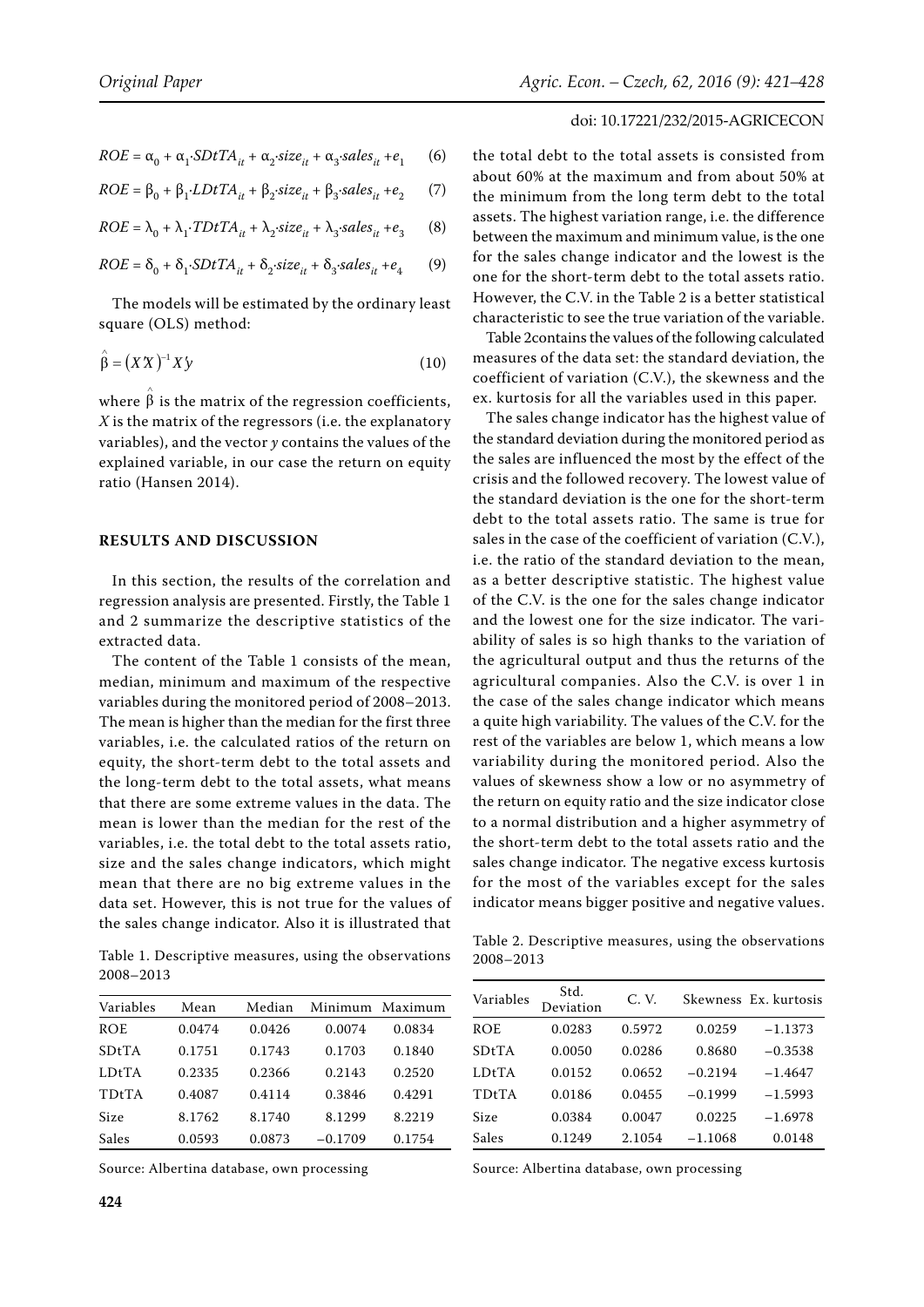| Variables  | <b>ROE</b> | SDtTA  | LDtTA     | <b>TDtTA</b> | Size   | Sales  |
|------------|------------|--------|-----------|--------------|--------|--------|
| <b>ROE</b> | 1.0000     |        |           |              |        |        |
| SDtTA      | $-0.0817$  | 1.0000 |           |              |        |        |
| LDtTA      | $-0.2421$  | 0.5832 | 1.0000    |              |        |        |
| TDtTA      | $-0.2202$  | 0.7470 | 0.9757    | 1.0000       |        |        |
| Size       | 0.8445     | 0.2658 | $-0.1701$ | $-0.0676$    | 1.0000 |        |
| Sales      | 0.7976     | 0.1148 | 0.0230    | 0.0498       | 0.5873 | 1.0000 |

Table 3. Correlation matrices for the capital structure and profitability (Pearson correlation), 5% critical value  $(two-tailed) = 0.8114$ 

Source: Albertina database, own processing

Table 3 lists the results of the correlation analysis. The coefficients of correlations are calculated among all of the variables analysed in this paper. The quite high positive correlation coefficients between the short-term debt to the total assets ratio, the long-term debt to the total assets ratio and the total debt to the total assets ratio is quite explained by the definitions of those ratios. The same is true for the high positive correlation between the return on equity ratio and the sales change indicator.

Also the correlation between the size indicator and the return on equity ratio is quite high, which might means that the economies of scales overweighed in the monitored holdings.

The hypotheses of the paper are only partly proved because the correlation coefficients between the return on equity ratio and the debt ratios, i.e. the short-term debt to the total assets ratio, the long-term debt to the total assets ratio and the total debt to the total assets ratio, respectively, are negative, but very low, mainly in the case of the short-term debt to the assets ratio (–0.0817). The very low negative correlation between the debt ratios and the return on equity ratio seems to mean a low effect of the respective term debt and the total debt and its changes on the profitability of the Czech agricultural holdings.

Table 4 table contains the main results of the regression analysis using the OLS method. All the models are statistically significant according to the *p*-values of the *F*-tests. Also the coefficients of determination  $(R<sup>2</sup>)$  are quite high (mostly over 0.80 except for the last model).

The regression coefficient of the short-term debt to the total assets ratio from the first model equals to –1.7479, which means that if the short-term debt to the total assets increases by 1, the return to equity ratio decreases by 1.75. The regression coefficient of the long-term debt to the total assets ratio from the second model is –0.3040, which could be interpreted as that an increase in the long-term debt to the total assets ratio by 1 is associated with a decrease in the return on equity ratio by 0.304. The regression coefficient of the total debt to the total assets ratio is equal to -0.3161, which means that an increase in the total debt to the total assets ratio is connected with a decrease in the return on equity ratio by about 0.32.

However, the *p*-values of the *t*-tests for the regression coefficients statistical significance are much higher than the 5% probability level (0.05). So the values of the regression coefficients are not statistically significant.

Table 5 summarizes the values of the Durbin-Watson statistic for all three linear regression models and the variance inflation factors for all explanatory variables in all three models. There is no autocorrelation in the estimated linear regression models according to the

Table 4. Regression models,  $R^2$  and beta-coefficients of the first variable  $x^1_{1}$  in each model

| Regression model                                                                                             | $R^2$  | $F$ -test (p-value) | Reg. coefficients for debt<br>ratios ( <i>p</i> -value of <i>t</i> -test) |
|--------------------------------------------------------------------------------------------------------------|--------|---------------------|---------------------------------------------------------------------------|
| $ROE = \alpha_0 + \alpha_1 SDtTA_{it} + \alpha_2 size_{it} + \alpha_3 sales_{it} + e_1$                      | 0.9410 | 10.6322 (0.08719)   | $-1.7479(0.2246)$                                                         |
| $ROE = \beta_0 + \beta_1 LDLTA_{it} + \beta_2 size_{it} + \beta_3 sales_{it} + e_2$                          | 0.8774 | 4.7714 (0.1781)     | $-0.3040(0.5860)$                                                         |
| $ROE = \lambda_0 + \lambda_1 T D t T A_{it} + \lambda_2 size_{it} + \lambda_3 sales_{it} + e_3$              | 0.8945 | 5.6529 (0.1540)     | $-0.3161(0.4643)$                                                         |
| $ROE = \delta_0 + \delta_1 SDtTA_{it} + \delta_2 LDTA_{it} + \delta_3 size_{it} + \delta_4 sales_{it} + e_4$ | 0.7223 | 4.2509 (0.3470)     | $-2.0665(0.4701)$<br>0.1529(0.8443)                                       |

Source: Albertina database, own processing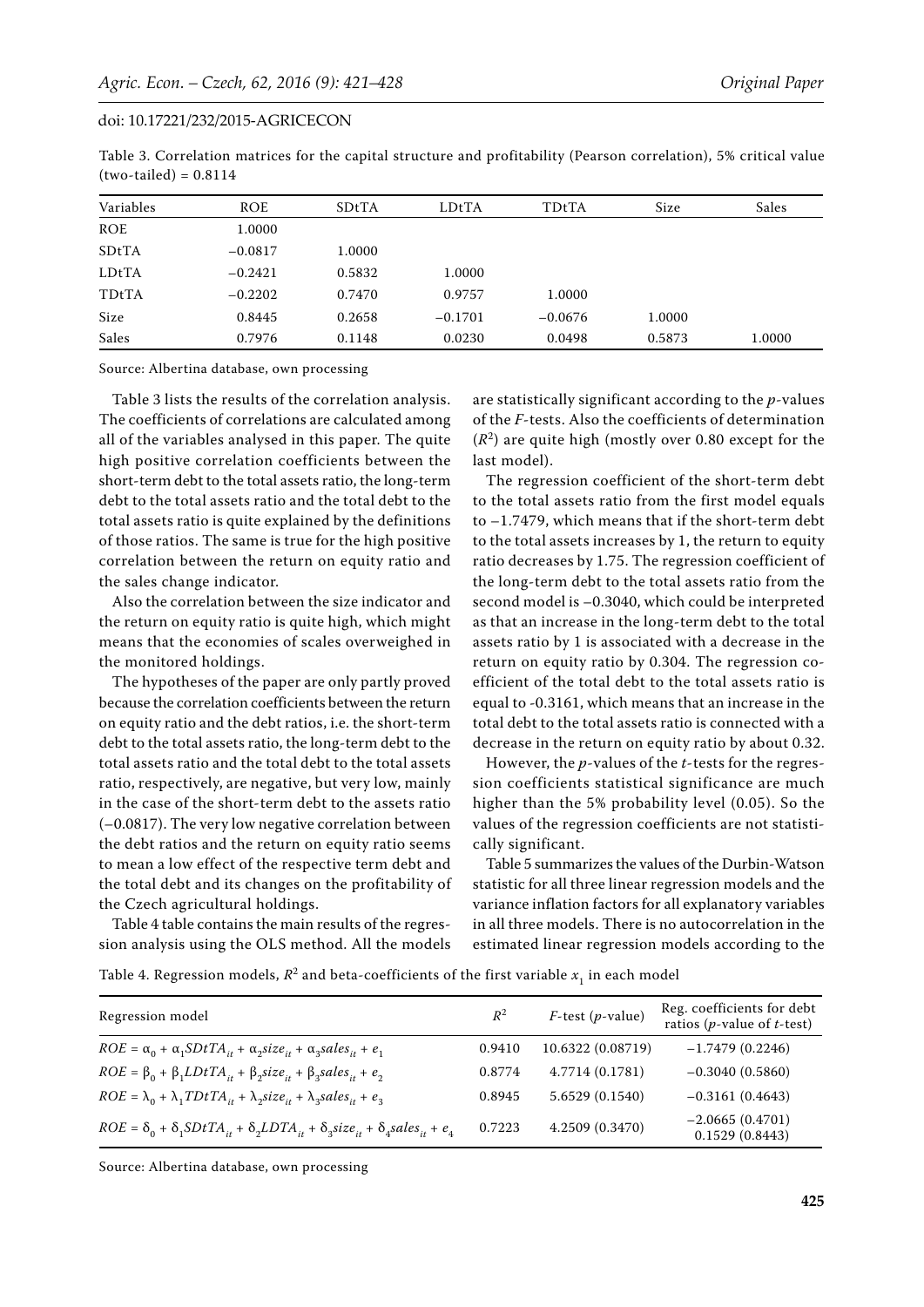Table 5. Regression model, Variance Inflation factors (VIF) (collinearity problem) and Durbin-Watson statistics (autocorrelation problem)

| Regression model                                                                                             | $VIF$ (>10 collinearity problem) | D-W statistic $(p$ -value) |
|--------------------------------------------------------------------------------------------------------------|----------------------------------|----------------------------|
| $ROE = \alpha_0 + \alpha_1 SDtTA_{it} + \alpha_2 size_{it} + \alpha_3 sales_{it} + e_1$                      | 1.079/1.625/1.531                | 2.6913 (0.8064)            |
| $ROE = \beta_0 + \beta_1 LDLTA_{it} + \beta_2 size_{it} + \beta_3 sales_{it} + e_2$                          | 1.055/1.609/1.564                | 3.3715 (0.7373)            |
| $ROE = \lambda_0 + \lambda_1 T D t T A_{it} + \lambda_2 size_{it} + \lambda_3 sales_{it} + e_3$              | 1.017/1.549/1.545                | 3.2057 (0.5950)            |
| $ROE = \delta_0 + \delta_1 SDtTA_{it} + \delta_2 LDTA_{it} + \delta_3 size_{it} + \delta_4 sales_{it} + e_4$ | 2.001/1.956/2.092/1.635          | 2.8258 (0.6102)            |

 $VIF(j) = 1/(1 - R(j)^{2})$ , where  $R(j)$  is the multiple correlation coefficient between the variable *j* and the other independent variables (Hansen 2014)

Source: Albertina database, own processing

*p*-values of the Durbin-Watson statistic higher than 0.05. Also there are no collinearity problems in the models according to the variance inflation factors lower than 10.

## **CONCLUSIONS**

During the financial and economic crisis and mainly during the recovery period, the returns of the agricultural holdings and their debt structures varied considerably. The problem of the effect of the term structure of the debt on the returns of the agricultural firms is worth analysing. However, other factors influencing the returns in agriculture might play a more important role.

The sales change indicator reports the highest variation and the size indicator and the short-term debt to the assets ratio the lowest variation during the monitored period of 2008–2013 in case of the Czech agricultural holdings.

According to the correlation analysis, the hypotheses of this paper are partly true, mainly for the short-term debt to the total assets ratio where the correlation coefficient is close to zero, i.e. no relationship. The correlation coefficients for the long-term debt to the total assets ratio and the total debt to the total assets ratio are small and negative.

According to the regression analysis, the hypotheses of this paper were not fulfilled. The regression coefficients were negative and non-zero. However, the regression coefficients were not statistically significant according to the *t*-test.

The results for the paper hypotheses are summarized in the Table 6. The results showed that all three hypotheses must be rejected because there is a relationship between the short-term debt to the total assets and profitability, between the long-term debt to the total assets and profitability and between the total debt to the total assets and profitability.

Our results are consistent with Mendell et al. (2006). They stated a negative relationship between the profitability and debt across the enterprises in the forest industry. On the contrary, Gill et al. (2011) concluded that there is a positive relationship between the shortterm debt to the total assets and profitability, between the long-term debt to the total assets and profitability and between the total debt to the total assets and profitability in the manufacturing industry. Also Abor (2005) contend that there is a positive relation between the ratio of the short-term debt to the total assets and profitability and a negative relationship between the ratio of long-term debt to the total assets and the return on equity.

Chiang et al. (2002) observed, in their work that profitability and capital structure are interrelated.

| Table 6. Tested hypotheses |  |
|----------------------------|--|
|----------------------------|--|

|                | Number Hypotheses                                                                      | Tools               | Results  |
|----------------|----------------------------------------------------------------------------------------|---------------------|----------|
| H1             | There is no relationship between short-term debt to total assets<br>and profitability. | regression analysis | rejected |
| H <sub>2</sub> | There is no relationship between long-term debt to total assets<br>and profitability.  | regression analysis | rejected |
| H <sub>3</sub> | There is no relationship between total debt to total assets and<br>profitability.      | regression analysis | rejected |

Source: Albertina database, own processing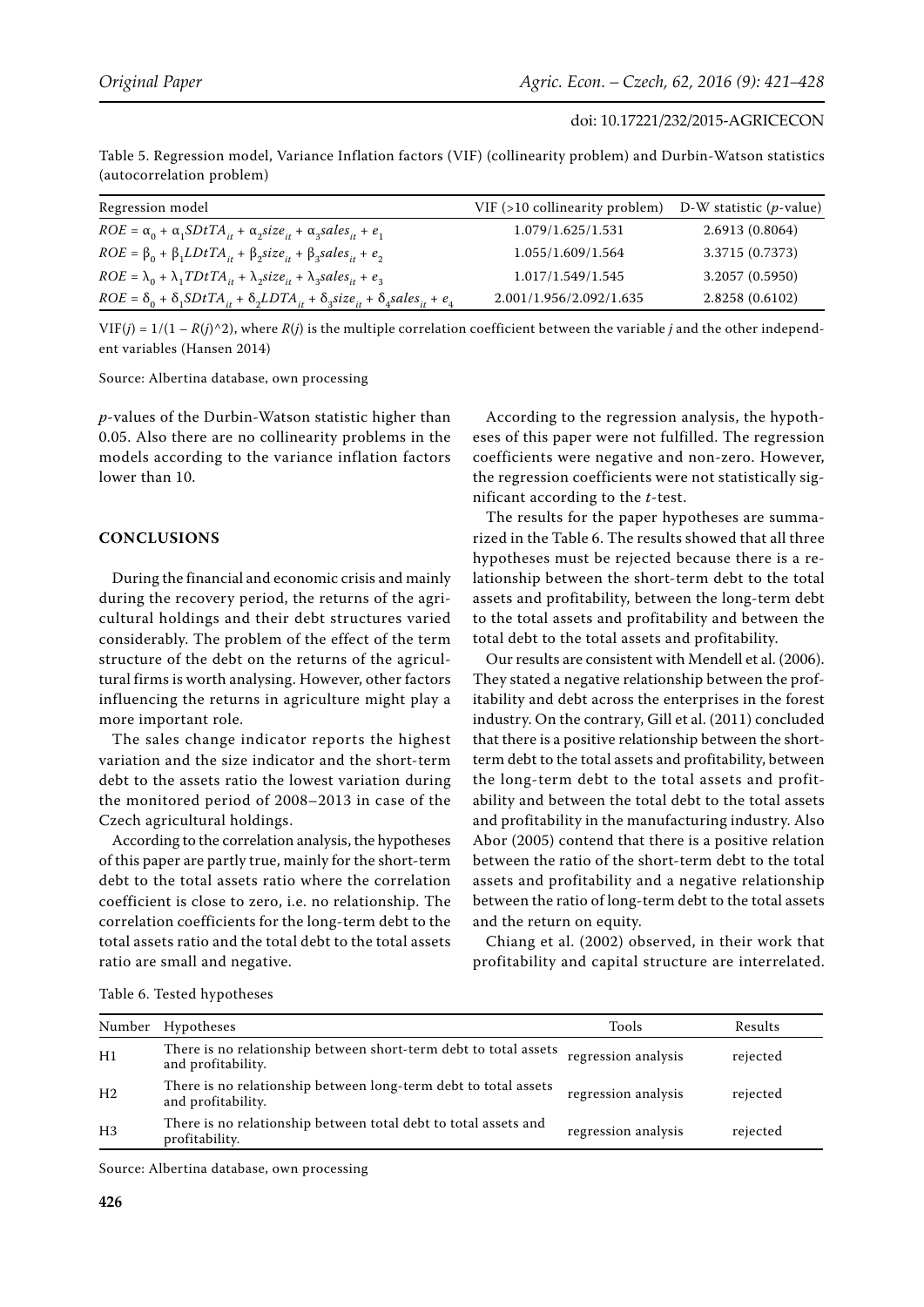Raheman et al. (2007) found out a significant effect of the capital structure on the profitability for nonfinancial companies.

This paper tried to contribute to the financial analyses of the agricultural holdings in the Czech Republic and to evaluate the influence of the shortterm and long-term debt on the profitability of the firms. Nevertheless, a much deeper and complex analysis and a more sophisticated econometric model should be processed to fully see the true financial situation of the analysed subjects.

## **REFERENCES**

- Abor J. (2005): The effect of capital structure on profitability: empirical analysis of listed firms in Ghana. Journal of Risk Finance, 6: 438–445.
- Anderson, T. W. (2011): The Statistical Analysis of Time Series. John Wiley & Sons, New York.
- Aulová R., Hlavsa T. (2013): Capital structure of agricultural businesses and its determinants. Agris on-line Papers in Economics and Informatics, 5: 23–36.
- Azhagaiah R., Gavoury C. (2011): The Impact of Capital Structure on Profitability with Special Reference to IT Industry in India. Managing Global Transitions, 9: 371–392.

Bachman L.F. (2004): Statistical Analyses for Language Assessment. Cambridge University Press, Cambridge.

- Baltagi B. (2011). Econometrics. 5<sup>th</sup> ed. Springer Science & Business Media, New York3.
- Brealey R.A., Myers S.C., Marcus A.J. (2001): Fundamentals of Corporate Finance. 3<sup>rd</sup> ed. McGraw-Hill, New York.
- Brooks Ch. (2002): Introductory Econometrics for Finance. Cambridge University Press, Cambridge.
- Chiang Y.H., Chan P.C.A., Hui C.M.E. (2002): Capital structure and profitability of the property and construction sectors in Hong Kong. Journal of Property Investment and Finance, 20: 434–454.

Choi H. (2015): The Kraus-Litzenberger Zero-Sum Trade-Off Theory. Social Science Research Network. Available at Social Science Research Network (SSRN): http://ssrn. com/abstract=2566590 or http://dx.doi.org/10.2139/ ssrn.2566590

Gallagher T.J., Andrew J.D. (2002): Financial Management: Principles Practice. 3<sup>rd</sup> ed. Prentice Hall, New York.

Gill A., Nahum B., Neil M. (2011): The effect of capital structure on profitability: evidence from the United States. International Journal of Management, 28: 3–15.

Hansen B E. (2014): Econometrics. University of Wisconsin, Wisconsin. Available at www.ssc.wisc.edu/~bhansen/ econometrics/Econometrics.pdf (accessed March 2015).

- Hirschey M. (2008): Managerial Economics. 12<sup>th</sup> ed. Cengage Learning, New York.
- Hoque Z. (2006): Methodological Issues in Accounting Research: Theories, Methods and Issues. Spiramus Press, London.
- Jensen M.C., Meckling W.H. (1976): Theory of the firm: managerial behavior, agency costs and ownership structure. Journal of Financial Economics, 3: 305–360.
- Kalouda F. (2011): Finanční řízení podniku. (Business Financial Management.) 2<sup>nd</sup> ed. A. Čeněk, Plzeň.
- Kraus A., Litzenberger R.H. (1973): A state preference model of optimal financial leverage. Journal of Finance, 28: 911–922.
- Lang T.A., Secic M. (2006): How to Report Statistics in Medicine: Annotated Guidelines for Authors, Editors, and Reviewers. 2nd ed. ACP Press, New York.
- Lewis M. (2012): Applied Statistics for Economists. Routledge, New York.
- Mayo H. (2010): Investments: An Introduction. 10th ed. Cengage Learning, Hampshire.
- Mendell B.C., Sydor T., Mishra N. (2006): Capital sructure in the United States forest products industry: The influence of debt and taxes. Forest Science, 52: 540–548.
- Modigliani F., Miller M. (1958): The cost of capital, corporation finance and the theory of investment. The American Economic Review, 48: 261–297.
- Modigliani F., Miller M.H. (1963): Corporate income taxes and the cost of capital: a correction. American Economic Review, 53: 433–443.
- Morellec E. (2004): Can managerial discretion explain observed leverage ratios? Review of Financial Studies, 17: 257–294.
- Myers S.C., Majluf N.S. (1984): Corporate financing and investment decisions when firms have information that investors do not have. Journal of Financial Economics, 13: 187–221.
- Neumaierová I., Neumaier I. (1996): Úvaha o optimální zadluženosti. (Decision about the optimal indebtedness.) Finance a úvěr, 46: 51–61.
- Prášilová P. (2012): Determinanty kapitálové struktury českých podniků. (Determinants of capital structure of the Czech enterprises.) E+M Ekonomie a Management, 15: 89–104.
- Raheman A., Zulfiqar B., Mustafa M. (2007): Capital structure and profitability: A case of Islamabad stock exchange. International Review of Business Research Papers, 3: 347–361.
- Renneboog L. (2006): Advances in Corporate Finance and Asset Pricing. Emerald Group Publishing, Bingley.
- Ross S.A., Westerfield R.W., Jaffe J. (2009): Corporate Finance. McGraw-Hill, New York.